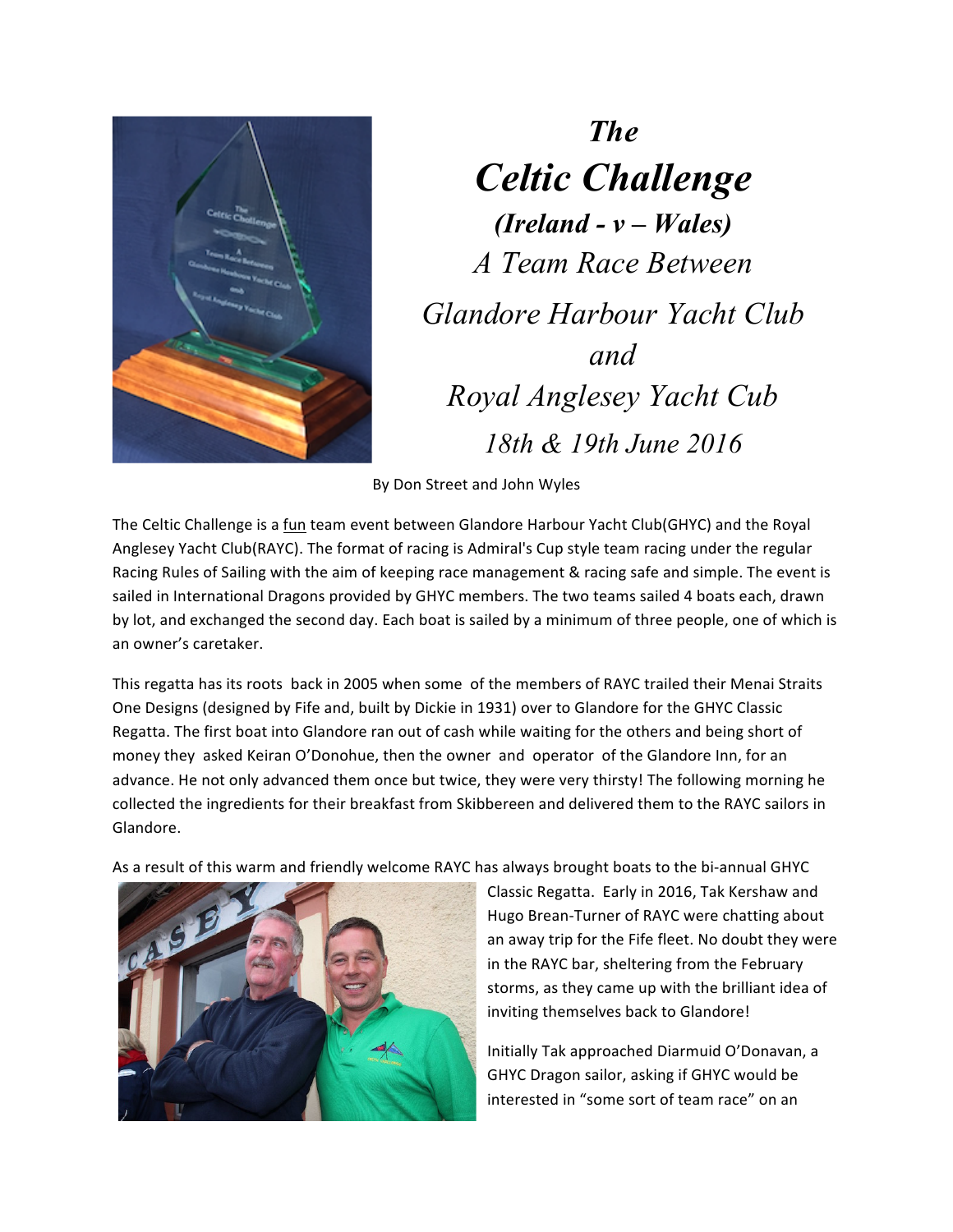annual basis. A flurry of emails around the Dragon fleet confirmed interest and the dates and format for the first event to be held at GHYC on 18 & 19 June were agreed. A GHYC team will go to Anglesey next year. The beautiful perpetual trophy, pictured above, was kindly presented by Eamon Timoney of Fehily Timoney and Company. Eamon is a long standing member of GHYC and regularly sails with the Dragon fleet.

The GHYC Dragon fleet provided the eight boats in the water. Friday night there was an excellent reception party at GHYC clubhouse with plenty of liquid refreshments and great finger food. A draw was held for the boats to be sailed by each team on Saturday, with boats being reversed on Sunday to level the playing field.

The racing on Saturday, in perfect conditions, was excellent, close, tough, but no protests or collisions. With RAYC sailing Aphrodite, Sonata, War Baby & Gypsy they were a very competitive team against GHYC sailing Miss Fire, Panache, Teranaki & Phoenix. Don Street was very pleased to see Gypsy score 4, 5, 5 in the hands of RAYC skipper Hugo Brean-Turner . Gypsy is an 83 year old Anker and Jensen Wooden Dragon slightly younger than Don, who felt that at 85, while happy skippering, he is too old to crew. He watched from the Square, with a Heineken in hand, while Kevin Piercy, Gypsy's regular crew, sailed on Gypsy as owners rep. Don felt that Gypsy would have done even better if Hugo had not insisted in trying port tack starts!!!!

After the racing all sailors and supporters gathered at the Glandore Inn for a most enjoyable hoisting of pints and re hashing of races. Later there was an excellent dinner at the Glandore Bistro followed by further visits to the Glandore pubs with both teams competing for bragging rights in to the early hours. Daily race winner prizes were awarded to Aphrodite(RAYC), Sonata(RAYC) and Miss Fire(GHYC).

Sunday dawned wet and wild with forecasts of 25+ knots of wind, gusts in the mid 30s, so everyone

assembled in the GHYC club house for tea and coffee while Sally & Julia prepared sandwiches. The wind was close to the limit at which Dragons, particularly old Dragons, can be raced.

After a one hour postponement a decision was made to race. The PRO John Williams aided by his wife Ann, despite being saturated, did an excellent job setting a triangular white sail course inside the harbour twice around.



Three exciting races were sailed in  $+/-20$  knots with some wicked gusts. With GHYC now sailing Aphrodite, Sonata, War Baby & Gypsy they became the dominant team against RAYC now sailing Miss Fire, Panache, Teranaki & Phoenix. The starts became a little aggressive but the low scores in the 3 races for GHYC, almost all 1, 2 & 3, were to no avail due to boat breakdowns suffered by the RAYC boats which worked to their benefit in the end.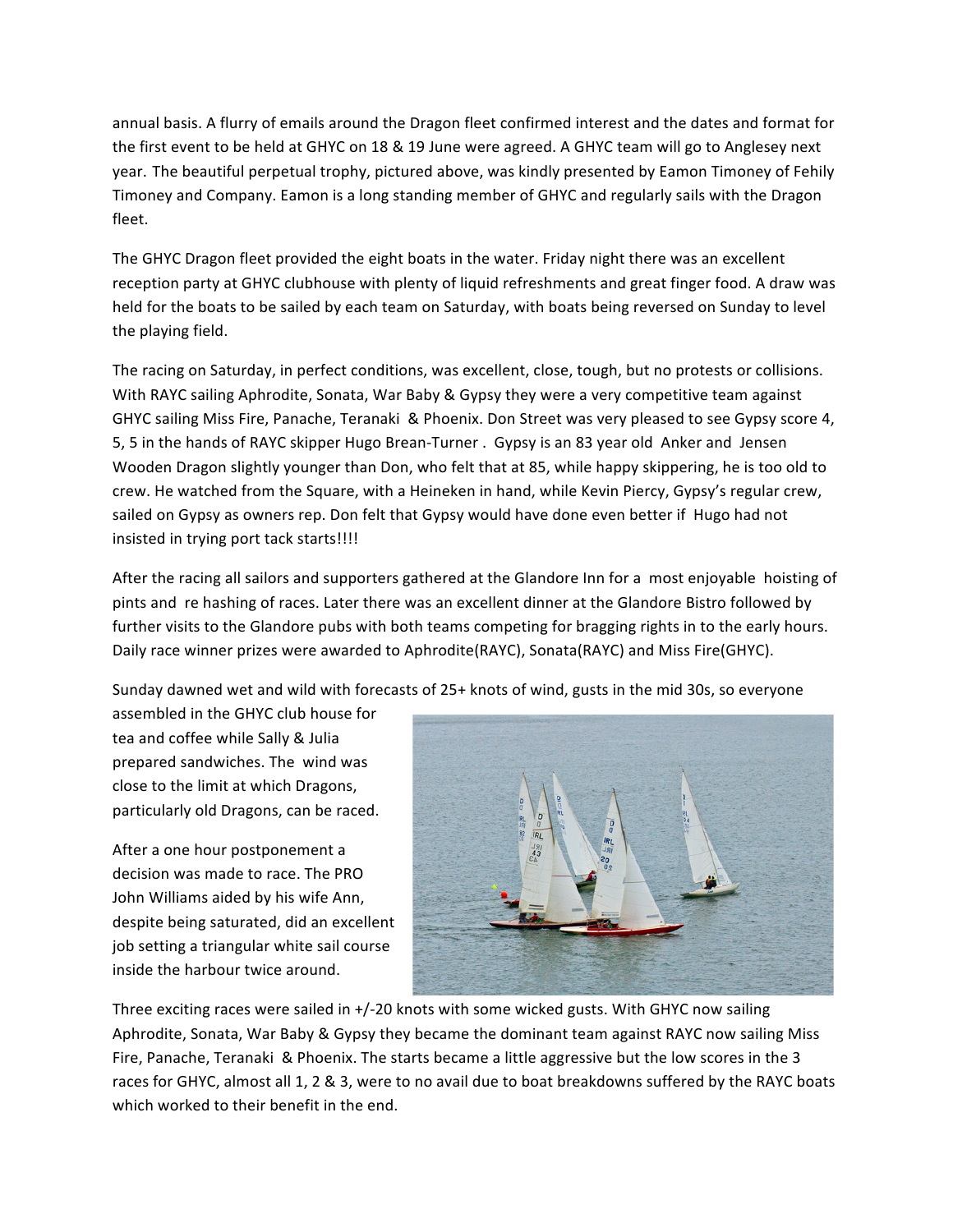In the first race Gypsy(GHYC) achieved a good start, as did the other GHYC boats, after Sonata forced RAYC boats off the line. It was a screaming reach to the first mark, Gypsy rounded third, came hard on the wind and crew looked hard at the situation. Skipper and crew decided it was too much for the old girl and retired with resulting high scores for GHYC. Phoenix (RAYC) had runner issues and did not sail any race and Panache(RAYC) suffered the same in the second race of the day. Despite the GHYC performance , RAYC earned average points for the 4 races missed due to breakdowns, which were based on their skipper's low Saturday scores.

After racing the cold and wet crews repaired straight to the Glandore Inn for beers, snacks and the usual post-mortems. At 1900ish everyone reconvened, showered & dry, up the hill in Casey's Bar for more refreshments and the prize giving run by the GHYC Vice Commodore/Sailing Secretary, John Wyles.

With a good crowd of GHYC members plus the Anglesey team the little bar was packed for the presentations. Daily race winner prizes were awarded to Sonata(GHYC), Aphrodite(GHYC) and War Baby(GHYC). There was a special presentation to RAYC's Anna who went for a swim from Teranaki.

The final result based on the grand total of each teams points (using the Low Point scoring system after applying SI Clause 17.5) for each team after 6 races was

RAYC - 67.9 - 1st place

GHYC - 98 - 2nd place

Kathleen Timoney presented the Celtic Challenge Trophy to RAYC's Ewan McEwan and then made a very



nice speech on behalf of Eamon, who was unfortunately away on business. In response Ewan expressed the hope that RAYC would be able to run as good a regatta next year.

Discussions on the date and format for return match next year at RAYC were well underway as everyone continued to enjoy themselves

During the evening GHYC also celebrated the 30<sup>th</sup> Anniversary

of the signing of the club's Articles of Association and the many founding members present were recognised.

Full details of the results can be found at

http://glandoreyc.com/Downloads/RacingResults/Celtic\_Challenge\_Results\_2016.pdf